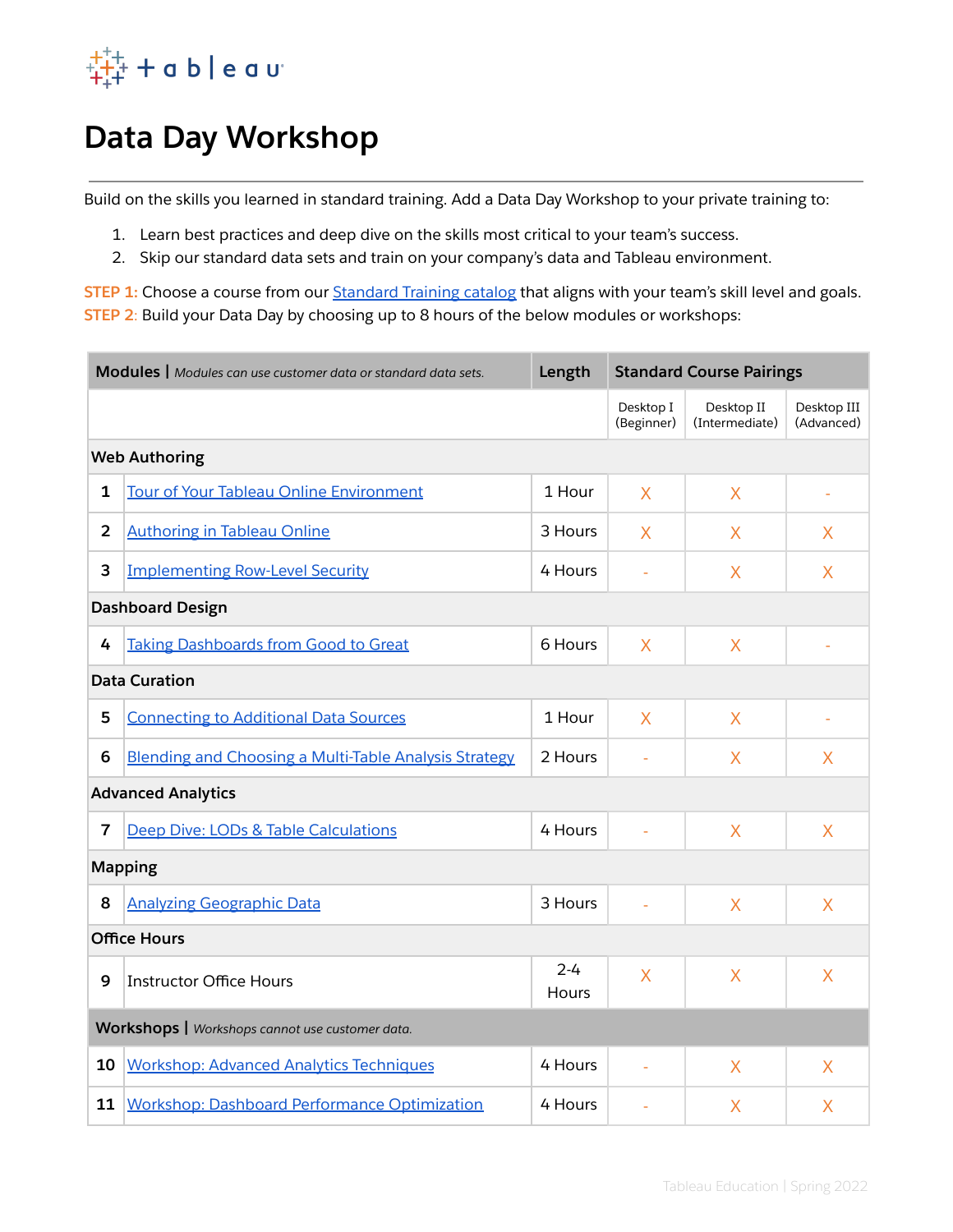

# <span id="page-1-0"></span>1. Tour of Your Tableau Online [Environment](#page-1-0)

# **Goal**

This module is aimed at users who are new to Tableau Online and want to interact with workbooks and dashboards on their Tableau Online sites.

# **Duration: 1 hr**

### **Outcomes**

At the end of this module , learners will be able to:

- Login to their Tableau Online site.
- Understand common roles and permissions for users on a site.
- Navigate the site to find content.
- Interact with data on the site.
- Create alerts and subscriptions for workbooks.
- Create custom views and metrics for workbooks.

#### **Data Used**

Customer Data

- General workflow in context of Tableau Platform
	- Common user roles and how that informs workflow
- Interface and Key Navigation
	- Overview of interface
		- Content navigation
- Consuming and engaging with published data/vizzes/dashboards
	- Create Alerts, custom views, subscriptions, metrics
- **Activity**: Students will explore the UI of Tableau Online; interact with workbooks, and create an alert and subscription on a workbook.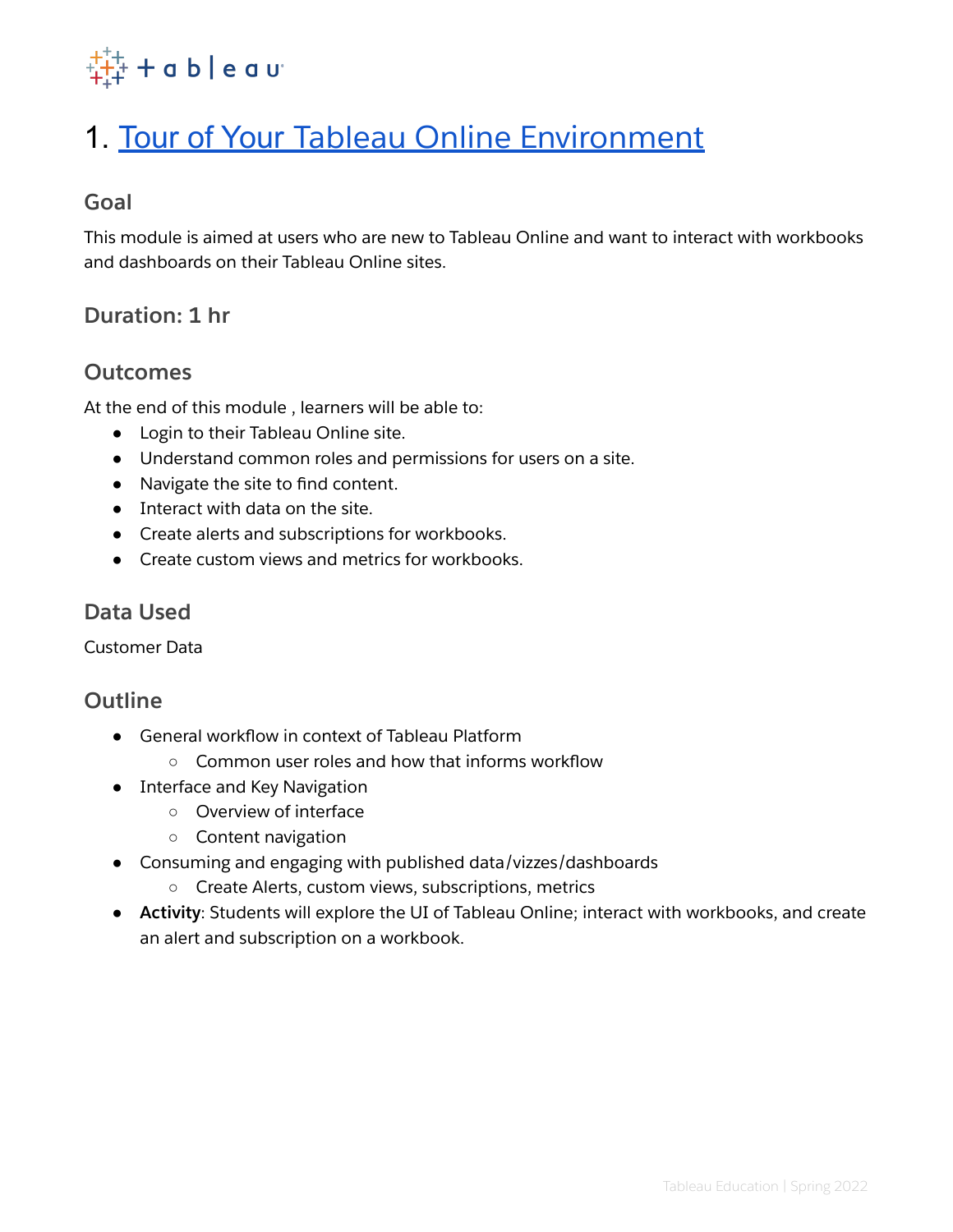

# <span id="page-2-0"></span>2. [Authoring](#page-2-0) in Tableau Online

### **Goal**

This module is aimed at beginners or Tableau Desktop users who want to author and publish views on Tableau Online.

# **Duration: 2-3 hrs**

### **Outcomes**

At the end of this module, students will be able to:

- Connect to data on Tableau Online.
- Create views in Tableau Online.
- Create custom views.
- Describe the project structure on a site.
- Understand permissions for publishing to projects

### **Data Used**

Customer Data

- Publish a data source using Creator permissions.
- Connect to a data source using Explorer (can publish) permissions.
- Create and edit views in Tableau Online.
- Understand the project structure and permissions on a site.
- **Activity**: Students will create and save views in Tableau Online.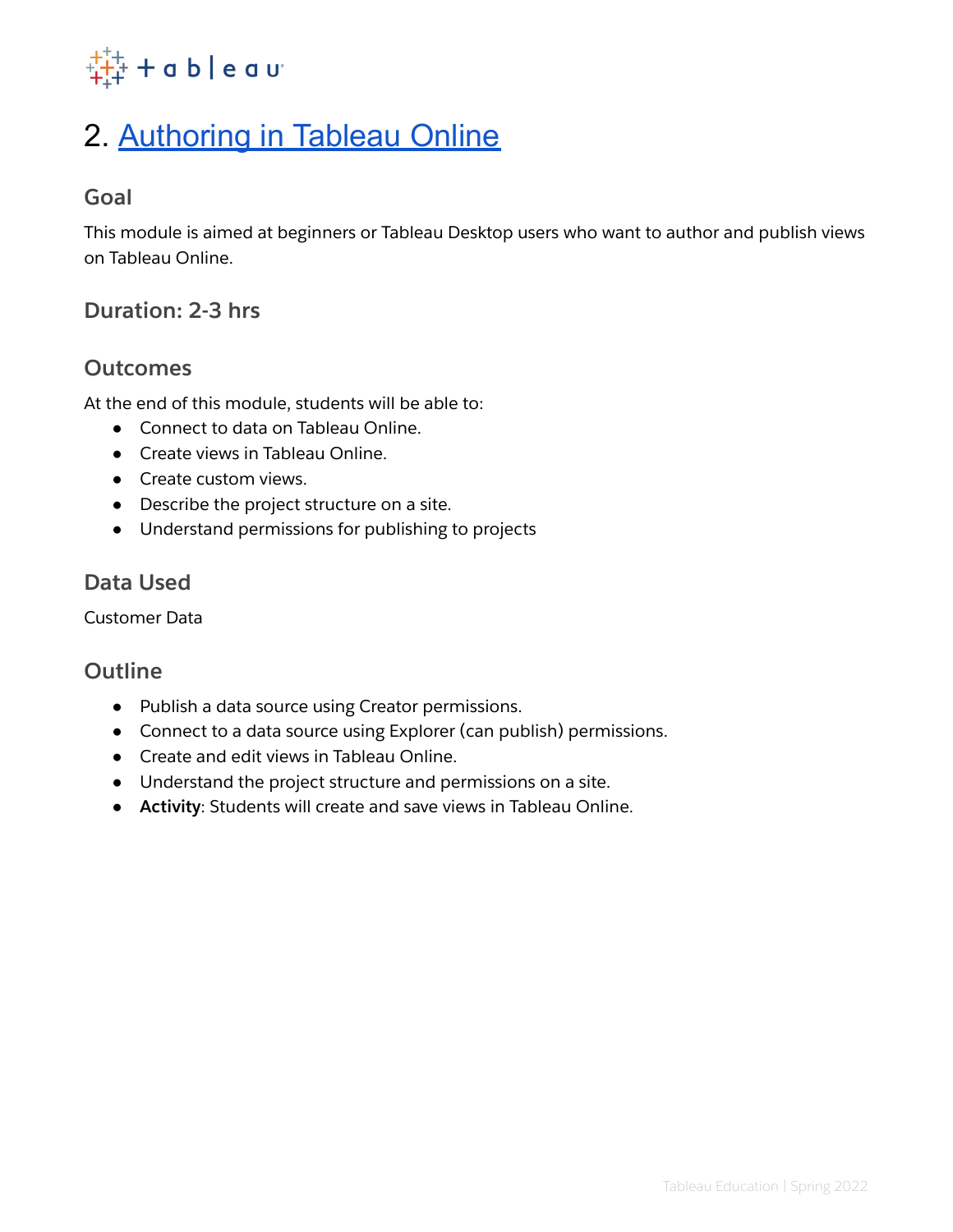

# <span id="page-3-0"></span>3. [Implementing](#page-3-0) Row-level Security

# **Goal**

This module is aimed at intermediate-level users who want to understand and implement row-level security for their data using Tableau.

# **Duration: 4 hrs**

### **Outcomes**

At the end of this module, learners will be able to:

- Get a deeper understanding of how row-level security is implemented.
- Understand row-level security best practices for data sources and workbooks.

# **Data Used**

Customer Data

- Overview of Row-Level Security Options in Tableau
- Create a user filter and map users to values manually
- Create a dynamic user filter using a security field in the data
- Use a data policy
- Use existing RLS in the database
- RLS Best Practices for Data Sources and Workbooks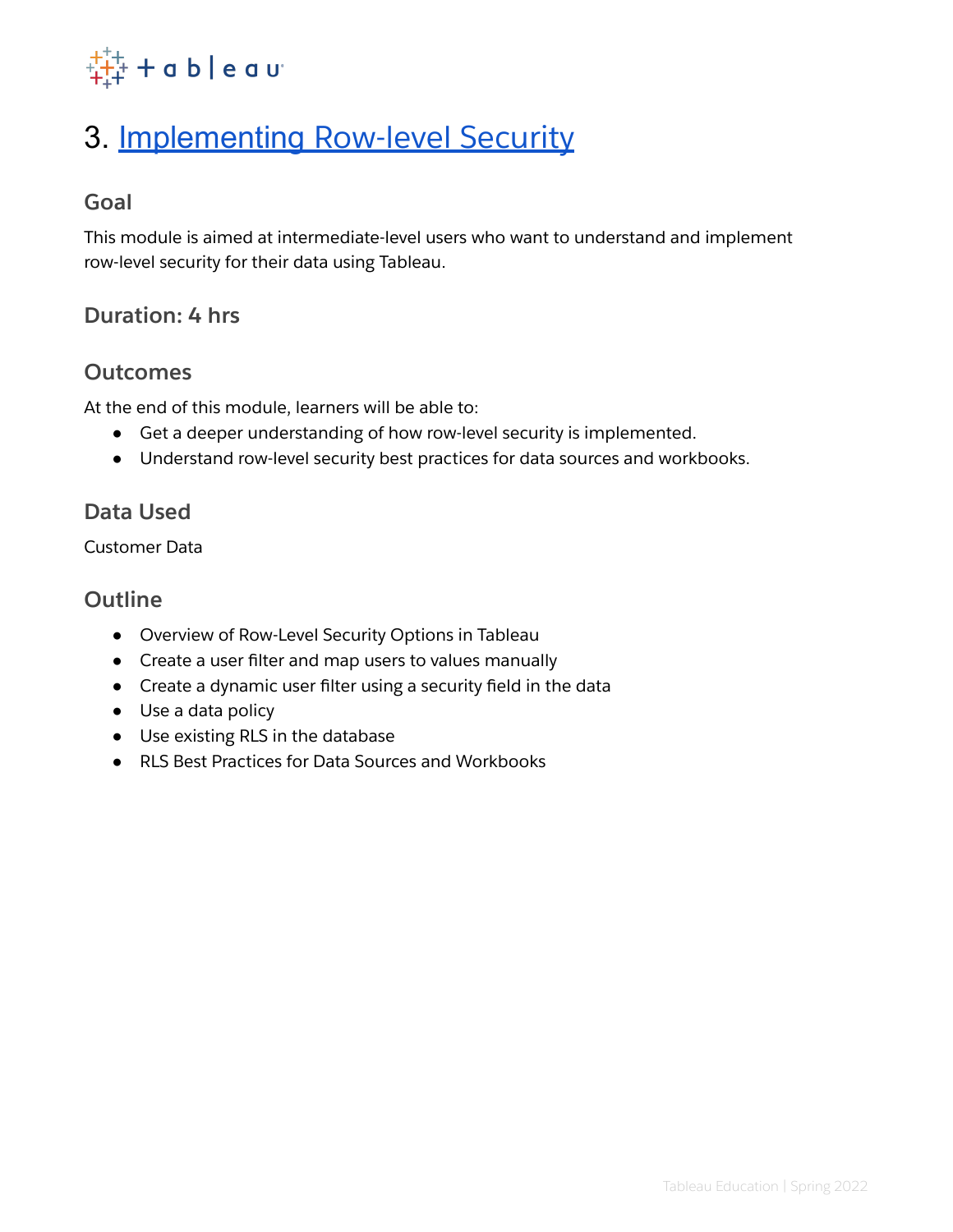

# <span id="page-4-0"></span>4. Taking [Dashboards](#page-4-0) from Good to Great

# **Goal**

This module is aimed at intermediate-level users who want to learn how to design and create informative and visually appealing dashboards.

# **Duration: 6 hrs**

### **Outcomes**

At the end of this module, learners will be able to:

- Describe what makes a poor dashboard.
- Understand best practices for selecting colors, and apply custom color palettes for their dashboards.
- Format a dashboard using various layout techniques, show/hide containers, white spaces, and custom shapes.
- Fine tune a dashboard using tooltips, instructions, and notes.

### **Data Used**

Customer Data

# **Outline**

- Anatomy of a poorly designed dashboard
	- Why are the design choices inefficient or misleading to users?
	- How can we improve them?

Importance of Visual Analytics

- Viz Selection & Scenarios
	- Charts for viewing specific values
	- Charts for comparing and ranking categories
	- Charts for comparing parts to a whole
	- Charts for Comparing Measures
	- Charts for viewing data over time
- What is Visual Analytics and why does it matter?
	- Informing without misleading
	- Visual area assumptions
	- Axis assumptions
	- Color assumptions
	- Amount of detail
- Color best practices
	- Design for Accessibility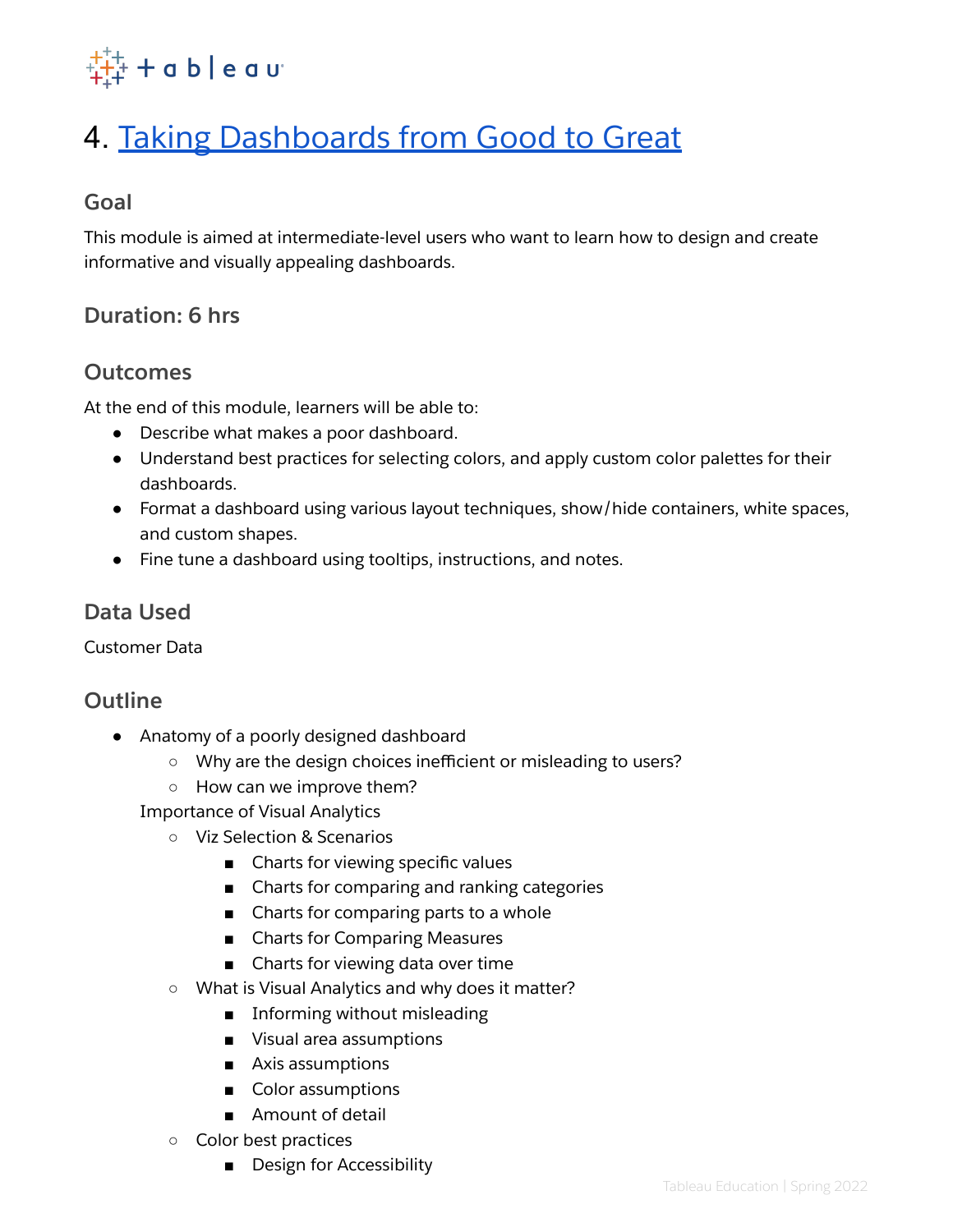

- Company Color Palettes
- **Activity**: Students will all load in custom color palettes together (if time)
- Formatting
	- Layout Techniques
	- Show/Hide Containers
	- Dashboard Navigation
	- White spaces and fonts
	- Custom shapes for info icons
	- **Activity**: Coffee Chain Analysis from dashboarding practice
		- Adding White spaces
		- Show/Hide containers
		- Custom shapes
- **Fine Tuning** 
	- Polishing Tooltips
	- Providing Notes and Instructions
	- Tips and Tricks
- Dashboard interactivity
	- **○** Parameters
	- Reference Lines
	- Dynamic measures
	- **Demo**: Sheet Swaps
	- Parameter Actions
	- **Demo**: Reference Lines
	- Asymmetric Drill Downs
	- Show/Hide Containers for sheet swapping
	- Viz in tooltip
	- **Activity**: Students add interactivity to dashboards using parameters, parameter actions, and create viz in tooltips.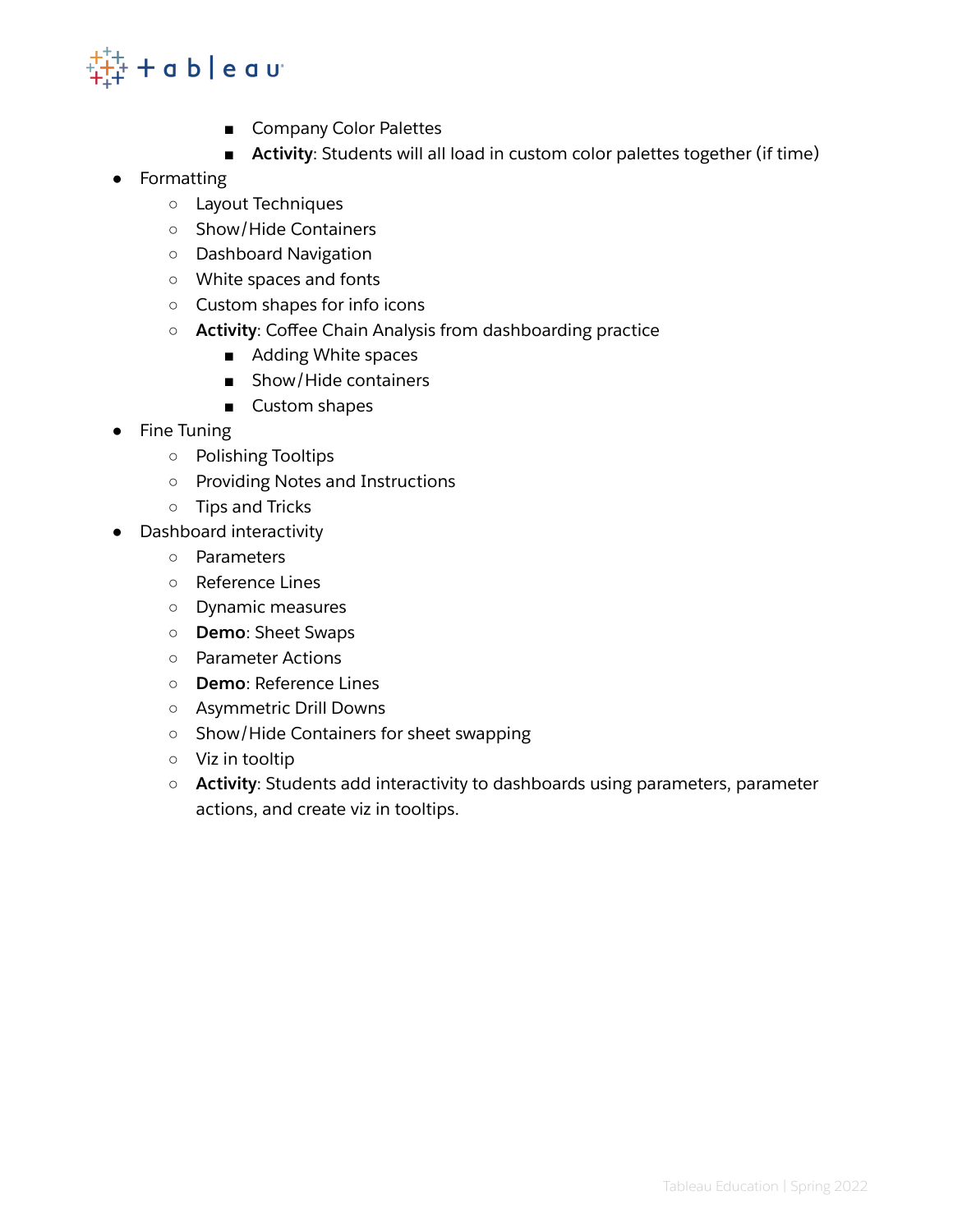

# <span id="page-6-0"></span>5. [Connecting](#page-6-0) to Additional Data Sources

### **Goal**

This module is aimed at intermediate-level users who want to learn how to connect to various types of data sources.

# **Duration: 1 hr**

#### **Outcomes**

At the end of this module, learners will be able to:

- Connect to flat files such as csv, excel, and text.
- Connect to additional data connectors.
- Connect to data on Tableau Server.

### **Data Used**

Customer Data

- Connecting to flat files (CSV, Excel, text)
- What can you do with published data sources?
- Connecting to Snowflake
- Connecting to data on Tableau Server
- **DEMO** using instructor's version of Tableau Online (identical except login process)
- Finding and identifying data sources when logged into Tableau Server
- **DEMO** using instructor's version of Tableau Online (identical except login process)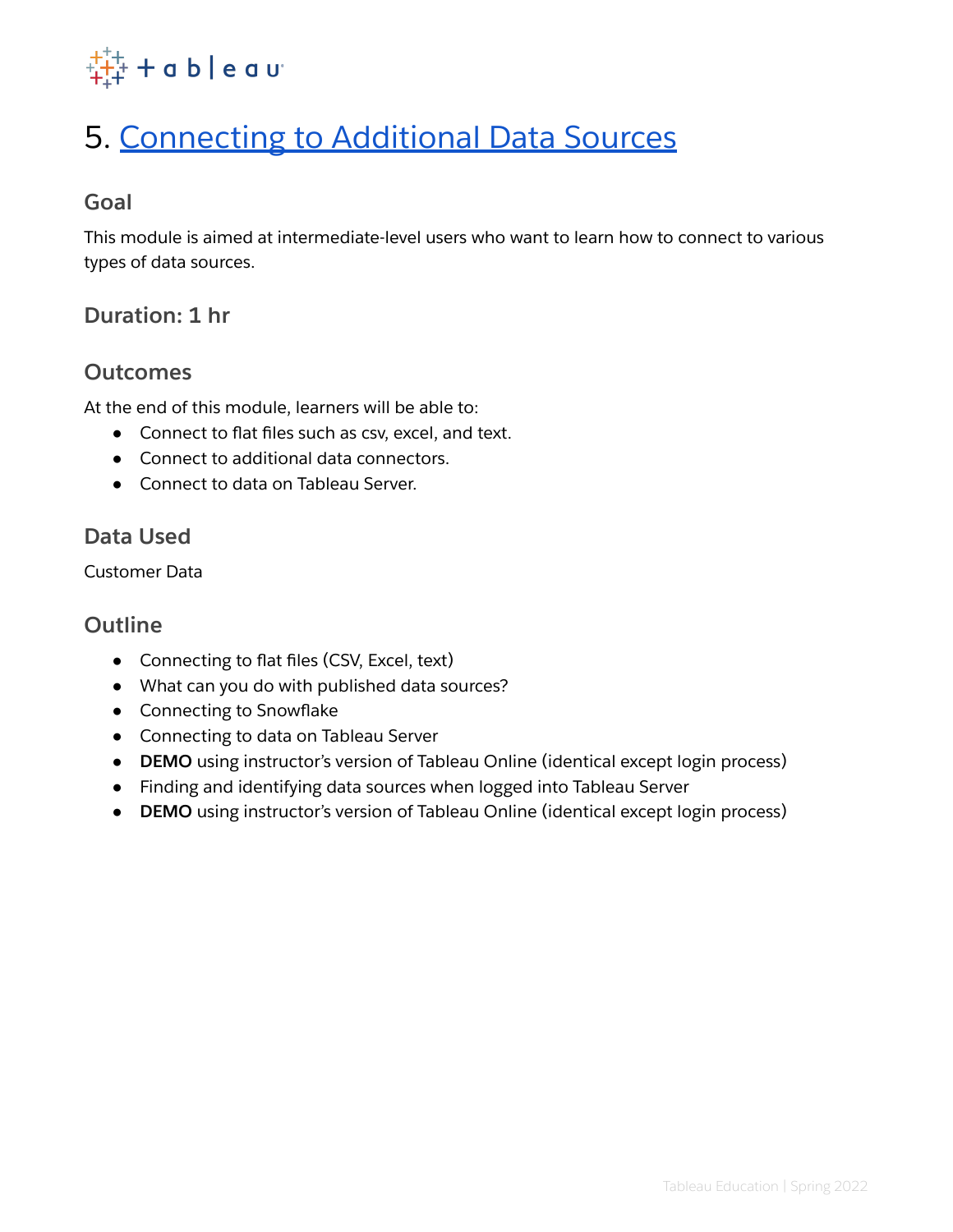

# <span id="page-7-0"></span>6. Blending and Choosing a [Multi-Table](#page-7-0) Analysis **[Strategy](#page-7-0)**

#### **Goal**

This module is aimed at intermediate-level users who want in-depth knowledge about using multiple tables as their data source.

# **Duration: 2 hrs**

# **Outcomes**

At the end of this module, learners will be able to:

- Describe the use cases for blends.
- Describe how blends work.
- Describe the concept of logical layer and physical layer.
- Distinguish between blends, joins, and relationships.

# **Data Used**

Customer Data

- Introduce blending for Explorers and Creators: Why use it?
- How blends work, how to set up blends,
- Re-orient ourselves with areas for multi-table analysis: logical layer, physical layer, sheet-level
- How do I choose?
	- Identifying differences between joins and blends
	- Identifying differences between blends and relationships
- **Activity**: Students will create a blend using multiple data sources.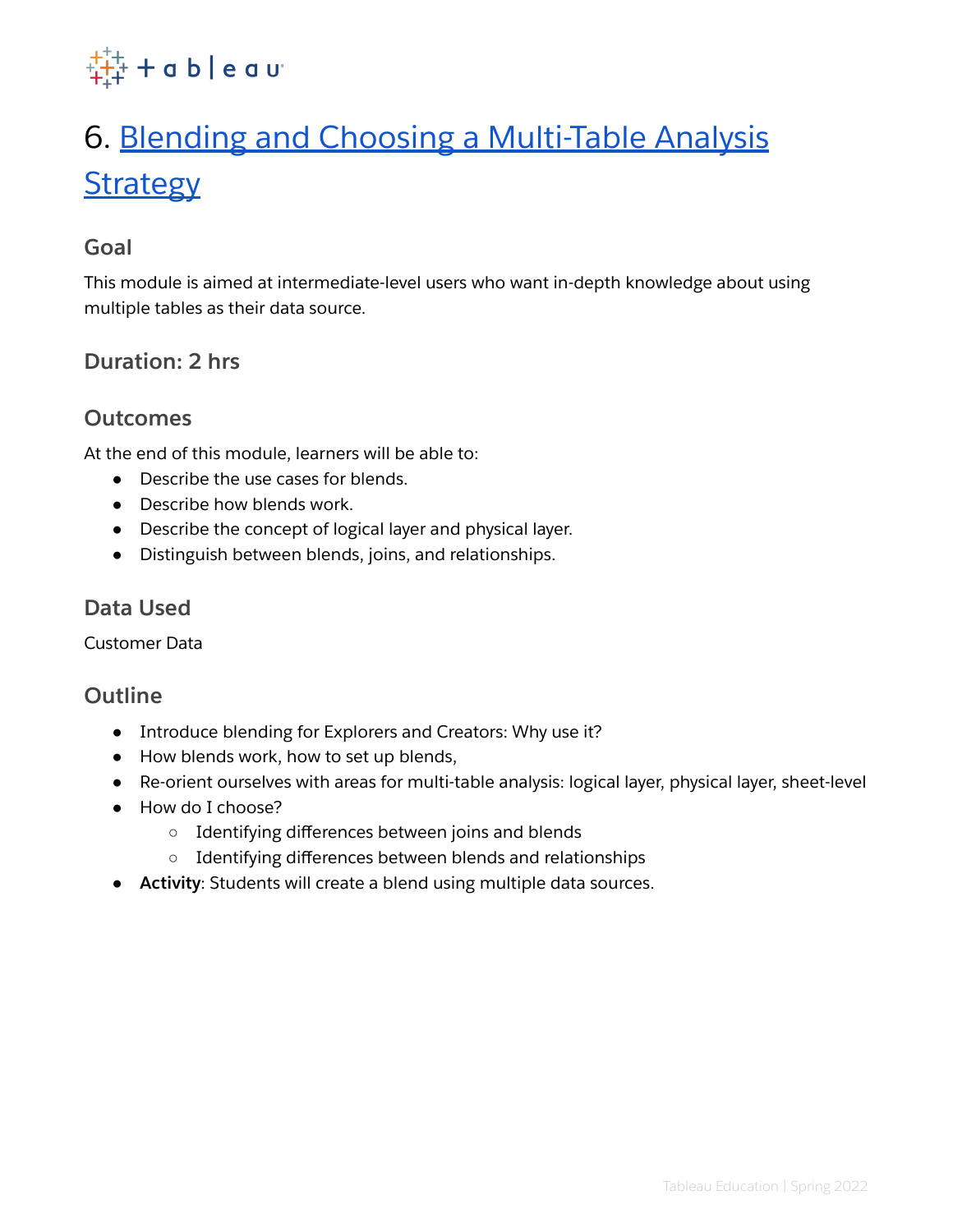

# <span id="page-8-0"></span>7. Deep Dive: LODs and Table [Calculations](#page-8-0)

# **Goal**

This module is aimed at intermediate-level users who want to use LODs and Table calculations for complex analysis.

# **Duration: 4 hrs**

### **Outcomes**

At the end of this module, learners will be able to:

- Use LODs for advanced analysis.
- Use Custom Table calculations for advanced calculations.

# **Data Used**

Customer Data

# **Outline**

#### **Table Calculations**

- Writing Table Calculations
- Customizing Table Calculations
- Nested Table Calculations
- Filtering with Table Calculations

#### **LODs**

- INCLUDE and EXCLUDE LODs
- Nested Level-of-Detail (LOD) Expressions
- Level-of-Detail (LOD) Filtering Order
- Level-of-Detail (LOD) Limitation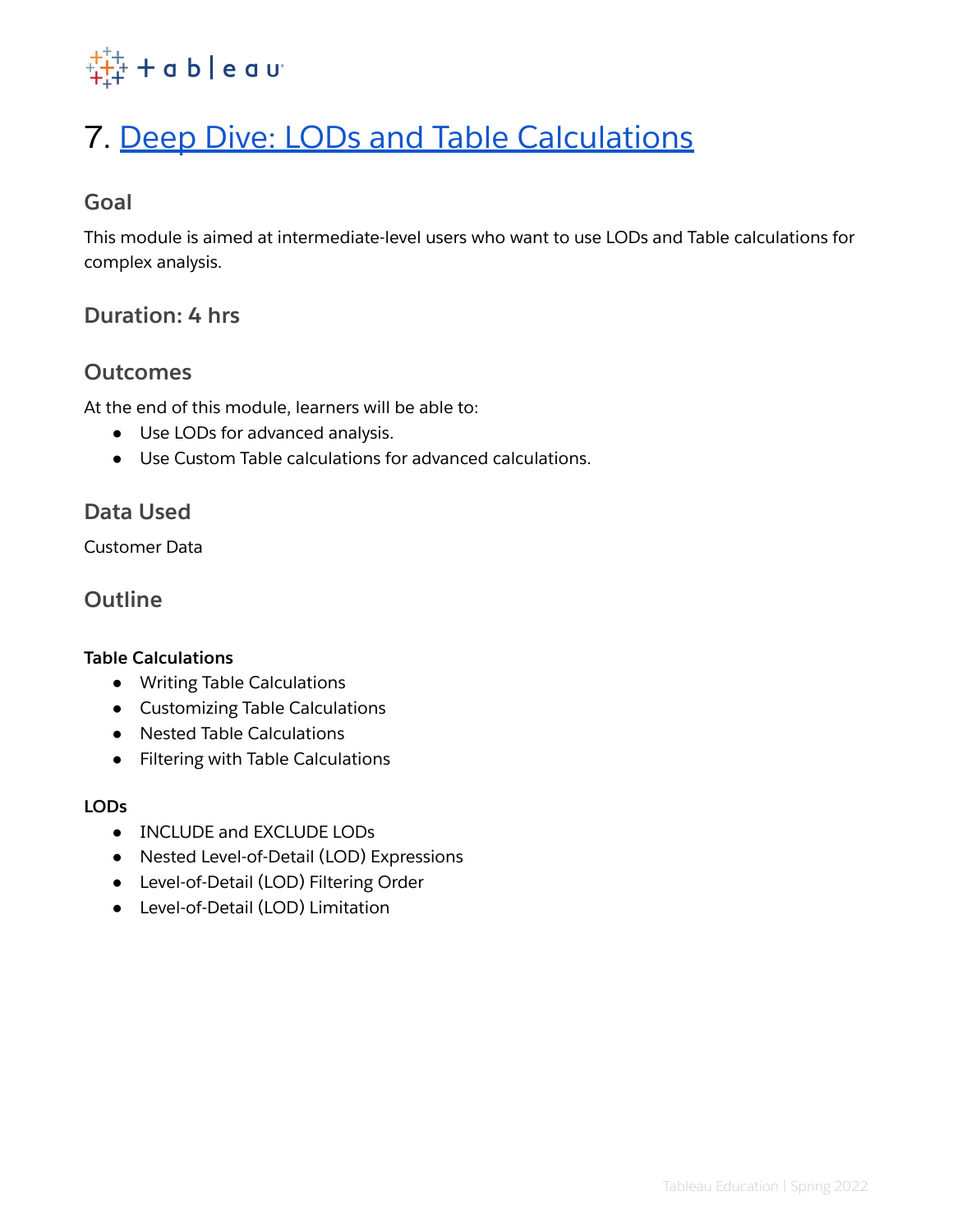

# <span id="page-9-0"></span>8. Analyzing [Geographic](#page-9-0) Data

# **Goal**

This module provides a deeper dive into spatial analysis and best practices for creating maps.

# **Duration: 3 hrs**

# **Outcomes**

At the end of this module, learners will be able to:

- Format maps.
- How to use color, legends, and other best practices for creating maps.
- Create choropleth and WWS maps.
- Understand the tips and tricks for creating maps.

# **Data Used**

Customer Data

- Formatting Your Maps
	- Helpful Spatial Files + Joins
- Deep Dive: Labeling Maps for Reporting
	- Color Best Practices
	- Legends
	- Dual Axis/Map Layers
- Saving as an Image/PDF/PPT
- Advanced Demos
	- Bivariate Choropleth Mapping
	- Custom WMS Maps
- $\bullet$  Tips + Tricks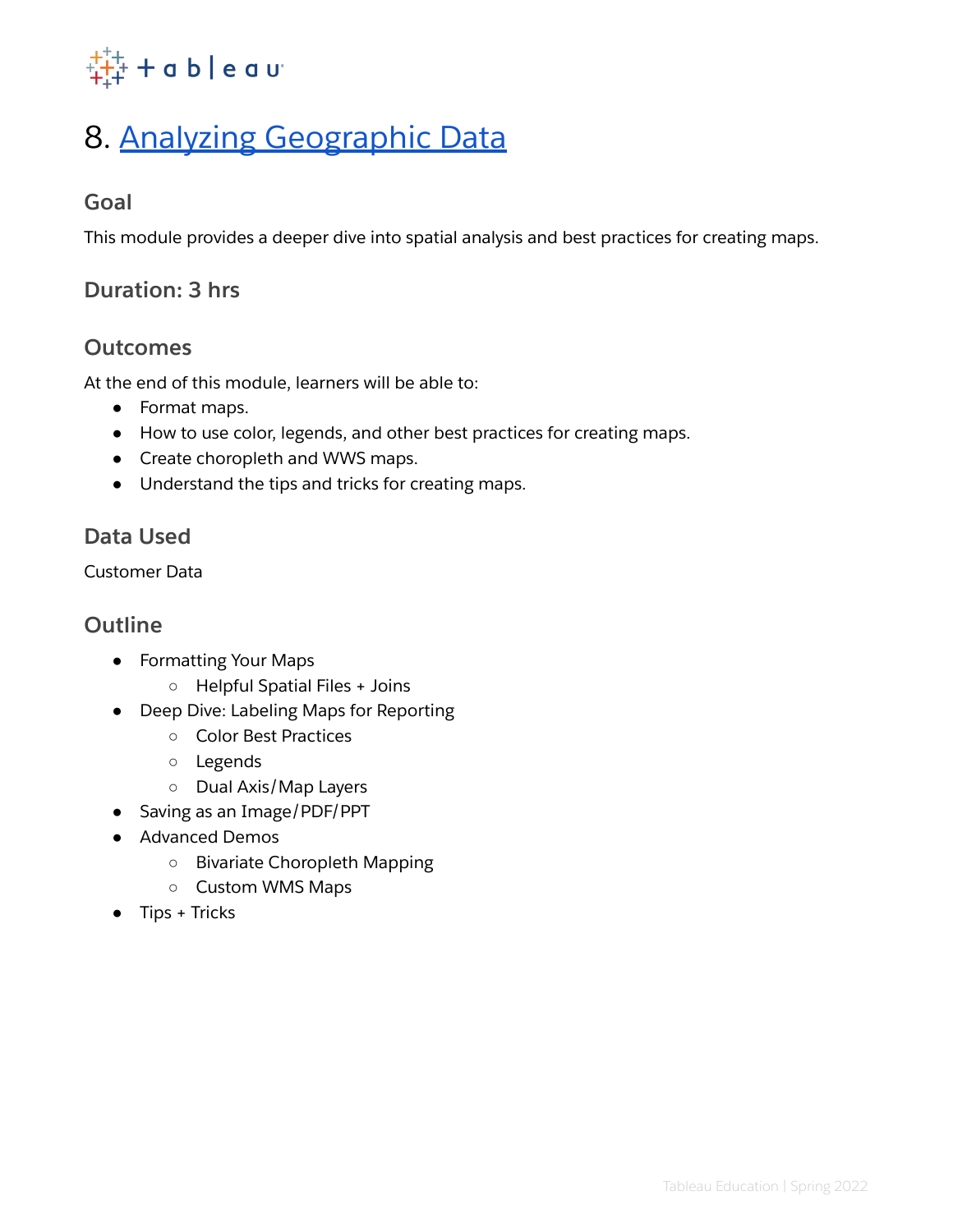

# <span id="page-10-0"></span>10. Workshop: Advanced Analytics [Techniques](#page-10-0)

### **Goal**

This workshop is aimed at students who want to learn advanced analysis techniques using Tableau.

**Note**: For successful completion of this workshop, you will need the starter and solution files provided for the workshop. Using customer data may not work for the problems you are trying to solve with this workshop.

### **Duration: 4 hrs**

# **Outcomes**

At the end of this workshop, learners will be able to:

- Use clustering, sets, set actions, and groups for segmentation and cohort analysis.
- Use advanced calculation features such as calculations, LODs, and Table calculations to address common business use cases.
- Use parameters for What If and scenario analysis.
- Perform time series and predictive analysis.

#### **Data Used**

Tableau Data (Workbooks for specific scenarios; May not be able to recreate with customer data)

# **Outline**

The course outline below provides an overview of the lecture and lab for each module. The lab storyline is that the student works in the Data Analytics department of a large retail chain. During their day, the student is asked to perform various advanced analytics tasks to meet the needs of their customers.

#### **Module 1: Data Segmentation and Cohort Analysis**

- Clustering
- Sets and Set Actions (Dynamic sets, combined sets)
- Advanced calculations

#### **Module 2: Advanced Analysis using Calculations**

- LODs
	- How LODs work: Fixed, Include, Exclude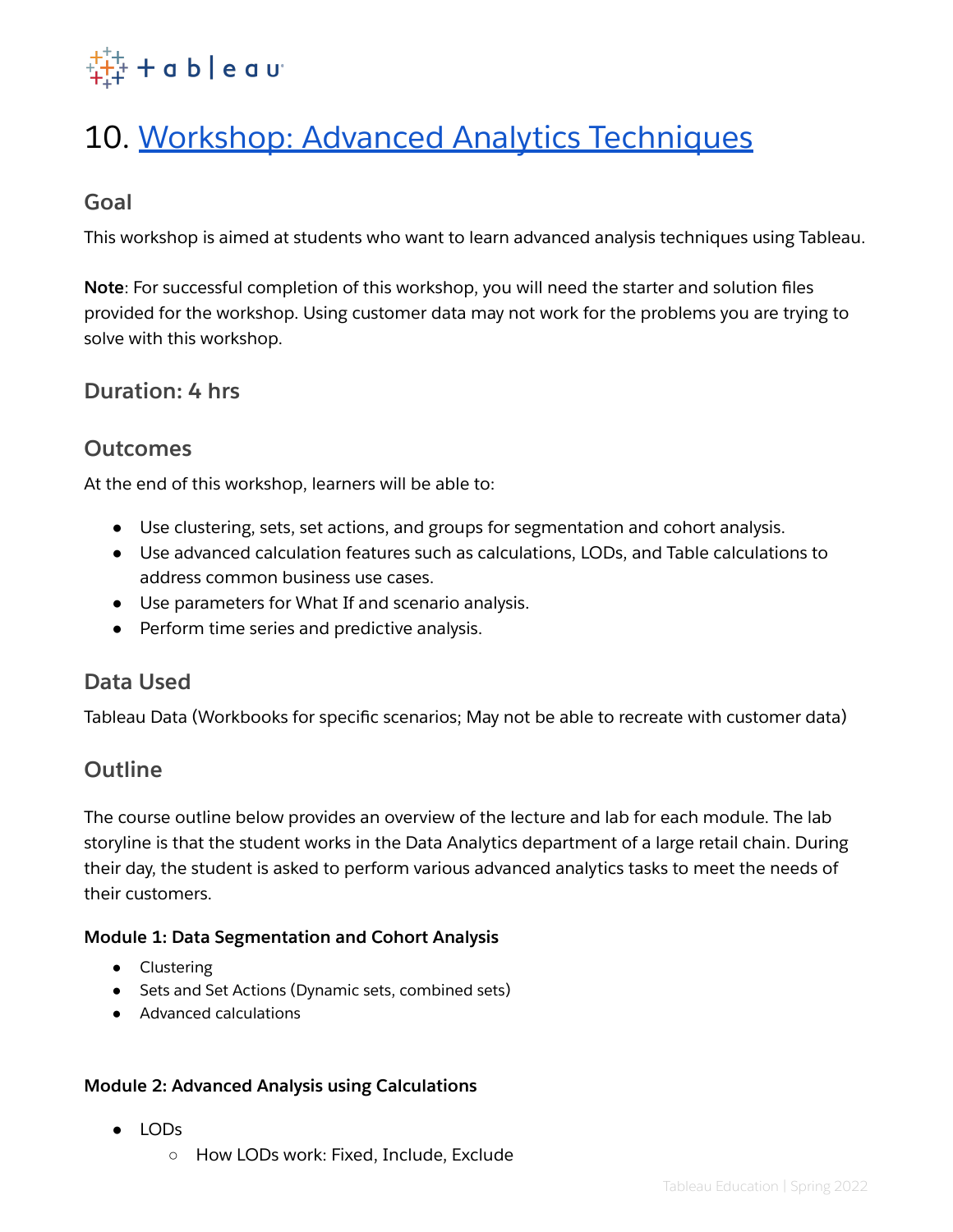

- What are their uses use case
- How to use LODs
- Table calculations
	- What are Table calculations
		- What are its uses use cases
	- What are Secondary Table calculations
		- What are its uses use cases
		- How to apply a secondary table calculation

#### **Module 3: What-If Scenario Analysis**

- Parameters
	- What are parameters?
	- Parameters vs. calculated fields.
	- What are their practical uses use case.
	- How to work with parameter actions.

#### **Module 4: Time Series and Predictive Analysis**

- Time series analysis
	- What is time series analysis?
	- What are its uses use case.
	- How to monitor data over time using time series analysis.
- Forecasting
	- How does forecasting work in Tableau?
	- What are its uses use case.
- How to create a forecast in Tableau. Predictive Analysis
	- How does predictive analytics work in Tableau?
	- What are its uses use case.
	- How to create a predictive model in Tableau.

**Activity**: Each module will have a hands-on component where the student will use calculations to solve business problems.